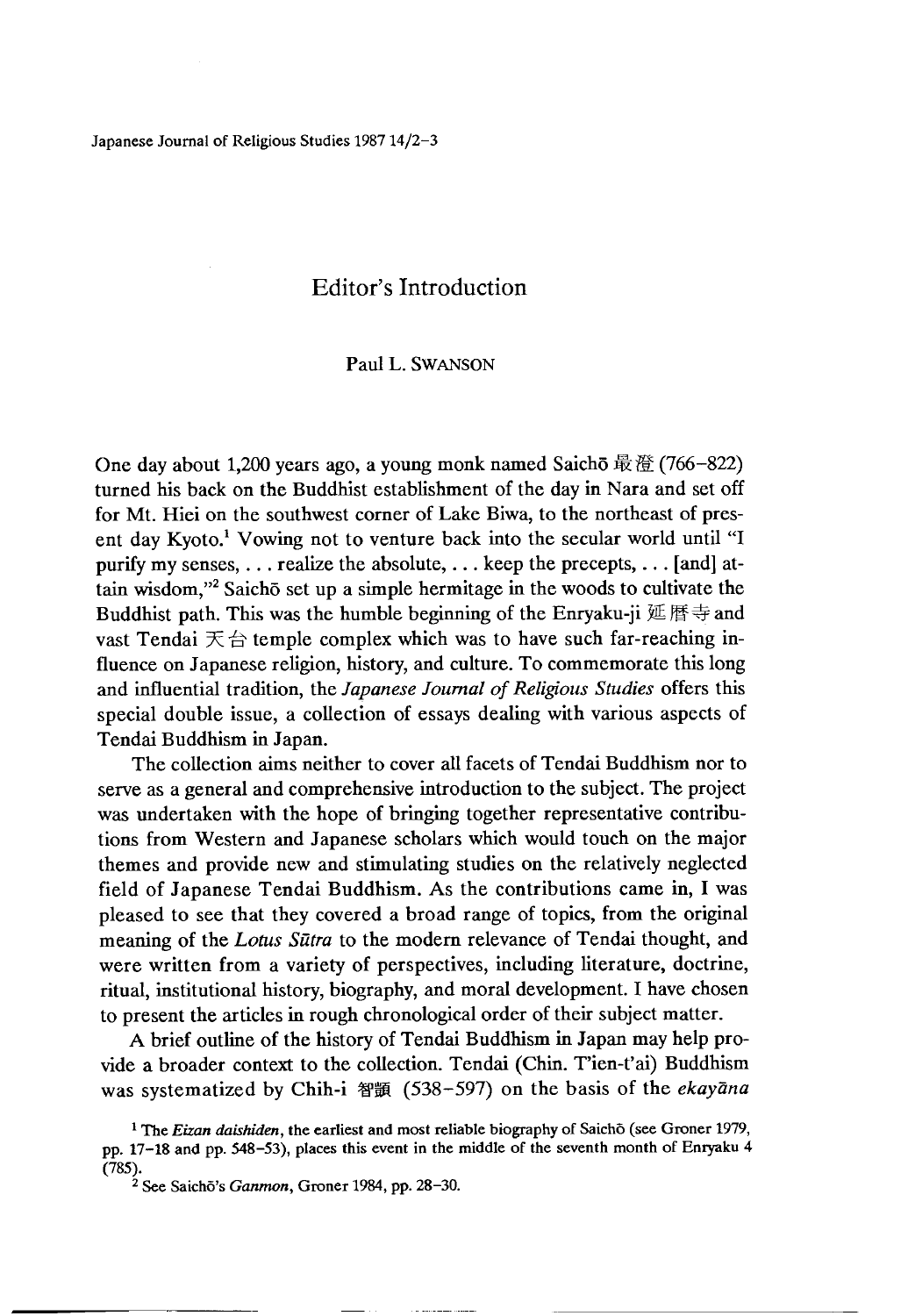principle of the *Lotus Sutra,* which implies, among other things, that all beings are destined for Buddhahood. Whalen Lai examines the *Lotus Sutra,* its teachings, and possible origin in his article on "Why the *Lotus Sutral* On the historical significance of Tendai." With characteristic creativity and broad sweep, Lai casts his net widely to speculate on the historical background which led to the development of the *Lotus Sūtra*, provides intriguing comments on the meaning of its teachings, and offers convincing arguments for why it was the *Lotus Sutra* that offered Chih-i the framework or principle for synthesizing the varied Buddhist devotional practices and doctrinal teachings available in China at that time into theT'ien-t'ai system.

T'ien-t'ai texts were available in Japan long before the Tendai school was formally established on Mt. Hiei by Saichō. These texts were undoubtedly imported from China along with other Buddhist texts and materials soon after the official introduction of Buddhism to Japan in the 6th century. The first Japanese monk known to have studied T'ien-t'ai in China was Gyōga 行賀 (729-803), a Hosso monk from the Nara temple Gango-ji. The most prominent figure associated with T'ien-t'ai before Saichō was Chien-chen (Jpn. Ganjin 鑑 真, 688-763). Although philosophically a T'ien-t'ai master, Chienchen is more famous as the Vinaya master who lost his eyesight in the course of his many attempts to reach Japan and properly transmit the precepts to this country. He brought a considerable collection of T'ien-t'ai texts with him to Japan, and it was probably due to this transmission that Saichō came into contact with the T'ien-t'ai tradition.

The most important figure in the history of Tendai in Japan is, of course, Saichō, who traveled to T'ang China and Mt. T'ien-t'ai in 804 to transmit the T'ien-t'ai tradition to Japan and establish the Japanese Tendai school on Mt. Hiei. He brought back with him many important T'ien-t'ai texts along with other materials related to esoteric, or tantric, Buddhism and the Vinaya. The Japanese Tendai tradition developed along a different line than Chinese T'ien-t'ai, as Hazama Jikō clarifies in his article on "Characteristics of Japanese Tendai." Generally speaking, Japanese Tendai stands on four "pillars": esoteric Buddhism *(mikkyō* 密教), Zen (or meditation), the (bodhisattva) precepts, and the "perfect" or "complete" teachings *(engyo* 円教) of T'ient'ai proper. This final pillar provided the principles for binding all these elements into a comprehensive unity. Hazama discusses these aspects of Japanese Tendai as well as other important contributions, such as its role in "protecting the nation." The article provides a broad introduction to Tendai Buddhism and sets the stage for the more specialized studies which follow.

Saichō's advocacy of the bodhisattva precepts, in opposition to the <<HInayana,> precepts of the *Ssu fen lit 分律(Dharmaguptakavinaya),* was a key part of his attempt to gain an independent status for the Tendai school. Partial official recognition was gained in 806 when the court assigned two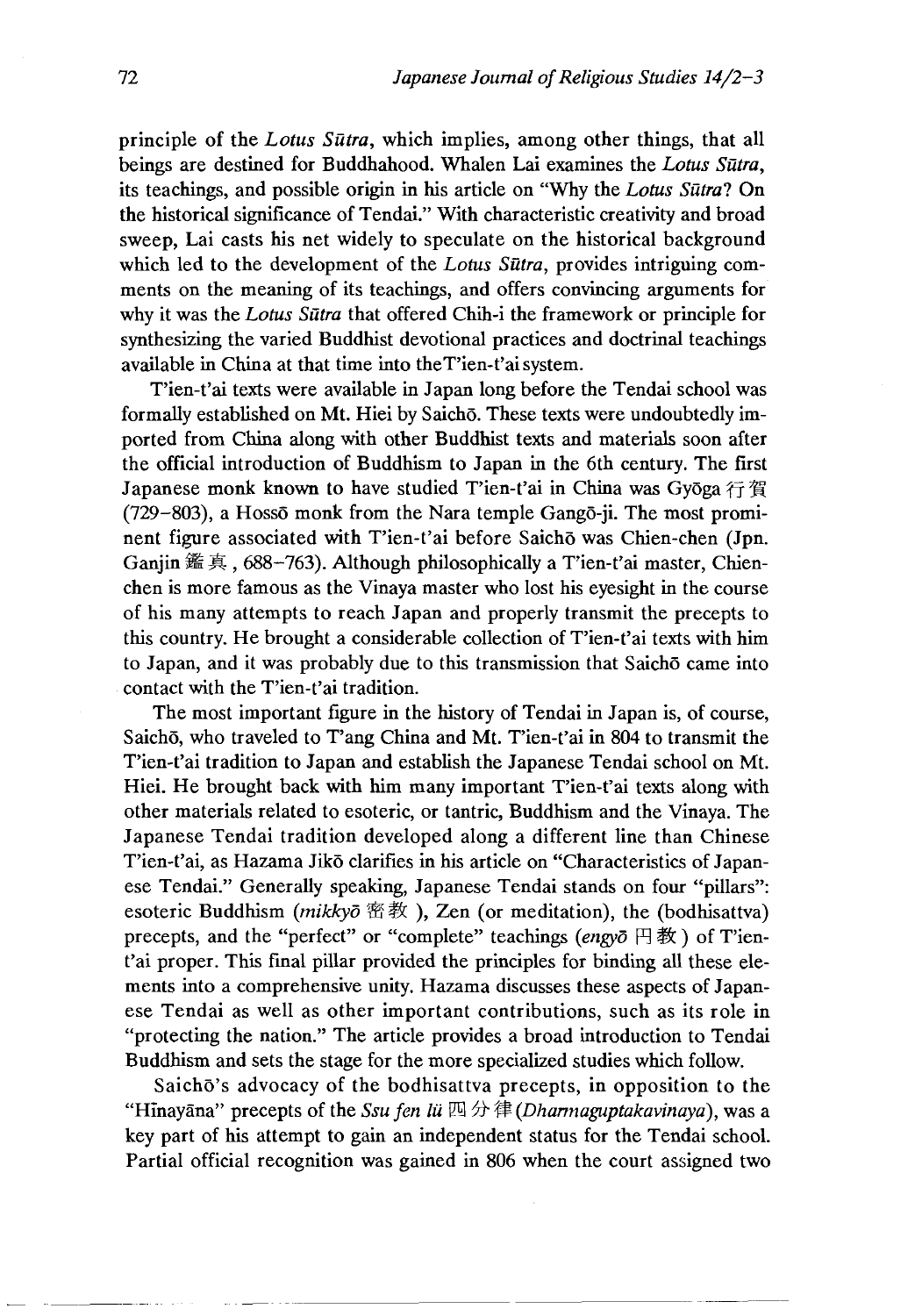annual ordinands *(nenbundosha*年分度者) to the Tendai school, but full independence only came one week after Saichō's death in 822, when the court approved his petition for autonomous ordination with the bodhisattva precepts on Mt. Hiei. Shirato Waka studies this topic from a doctrinal point of view in an essay on "Inherent enlightenment *(hongaku shiso* 本克思想 ) and Saichō's acceptance of the bodhisattva precepts," showing how much the philosophical assumptions behind these two issues have in common.

Saichō also visited the Kantō area in his later years to propagate the Tendai teachings. Here his interpretations of the Buddha dharma was challenged by the Hosso monk Tokuitsu (or Tokuichi 徳 ー, 749?-824-?), particularly with regard to the meaning of Buddha-nature. Tokuichi supported the Yogacara interpretation of five *gotras*, or five inherent potentials latent in sentient beings, including the *icchantika* who have no potential for ever attaining Buddhahood. Saichō on the contrary championed the idea of universal Buddhahood on the authority of the *Lotus Sutra.*

After Saichō's death the Tendai school continued to grow in influence and popularity. Ennin 円仁 (794-864) and Enchin 円珍 (814-891) visited China to study and strengthen their school's position with regard to esoteric Buddhist doctrine and practice. This "tilt" toward *mikkyd* climaxed doctrinally with the work of Annen  $\hat{\mathcal{L}}$   $\hat{\mathcal{R}}$  (841-889?). Paul Groner's study of "Annen, Tankei, Henjō, and monastic discipline in the Tendai school: The background of the *Futsu* jubosatsukai koshaku" sheds new light on the situation that developed within the first one hundred years after Saichō's death. Groner's meticulous study shows that, for better or worse, we already find Tendai monks seeking positions and influence in the very Office of Monastic Affairs from which Saichō had sought release, a watering down of the discipline required by Saichō for Tendai monks in terms of the number of years and content of their practice, and a shift to involvement in rather than avoidance of worldly affairs and political intrigue. This trend continued, as we can see from Neil McMullin's study of the situation about a century later. Writing on "The Enryaku-ji and the Gion shrme-temple complex in the mid-Heian period," McMullin focuses on the relationship between Enryaku-ji and the Gion (Yasaka Shrme-temple) complex to present a fascinating picture of the social, religious, and political situation of mid-Heian Japan, particularly the amalgamation of Buddhist and Shinto institutions.

There were other movements in Japanese Tendai during the Heian period (866-1185). Sōō 相応 (831-918) established the ascetic practice of walking and performing other practices in the mountains. His movement, centered at Mudo-ji, south of the main temple complex on Mt. Hiei, influenced the development of Shugendo. Robert Rhodes gives an extensive study of this movement, including its historical origins and development and a presentation of its modern day activity in "The *kaihogyo* practice on Mt.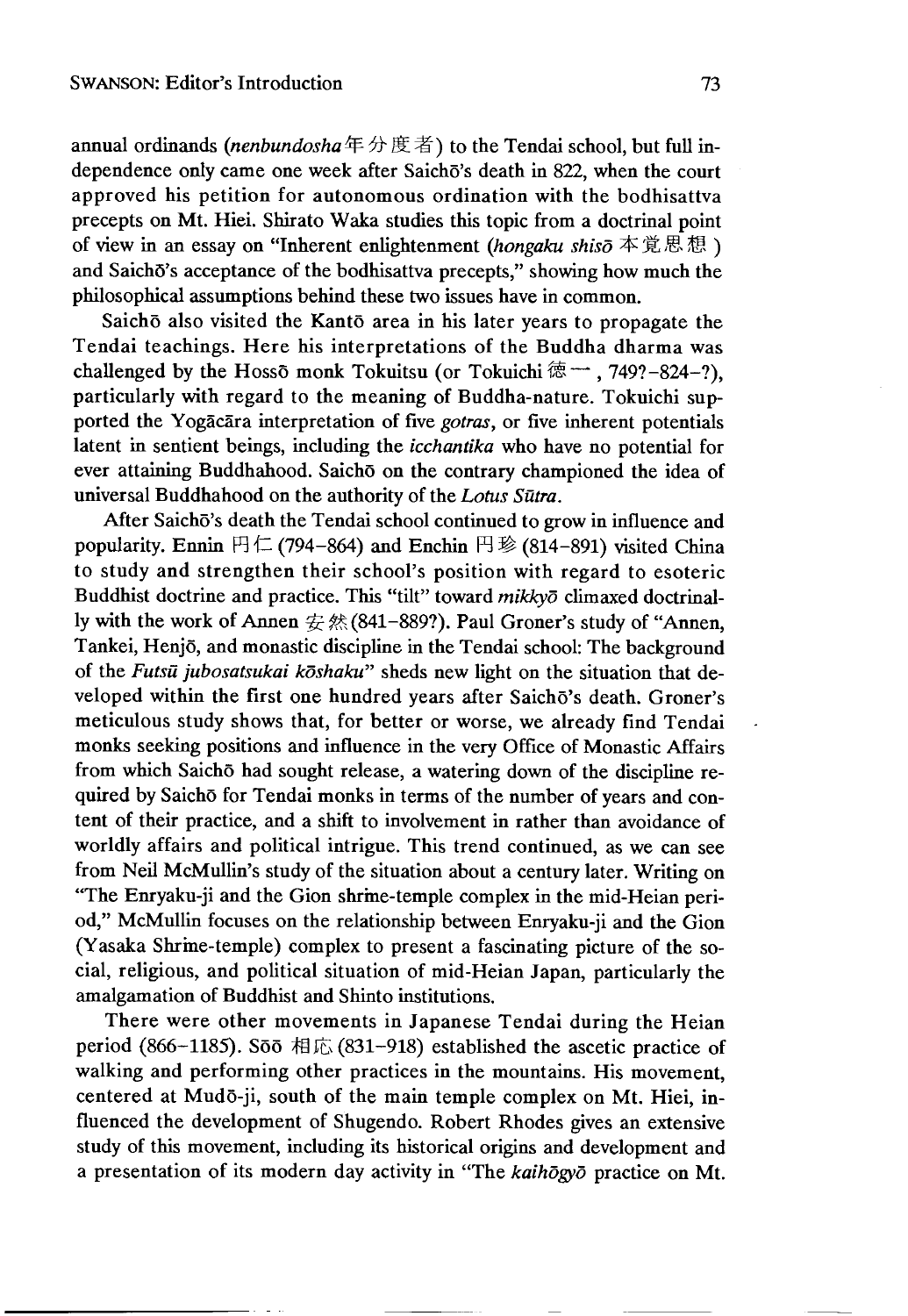Hiei."

Another important aspect of Japanese Tendai is *hongaku shiso*, the concept that all beings are endowed with enlightenment, that they are Buddhas just as they are and merely need to realize this fact. This philosophy gained popularity from the late Heian to Kamakura periods and influenced many of the Kamakura founders such as Honen, Shinran, and Nichiren. Tamura Yoshirō's "Japanese culture and the Tendai concept of original enlightenment" offers a general introduction to the notion of *hongaku shisd* and traces its widespread influence. Although I have tried throughout to maintain consistency of wording as much as possible, especially for technical terms, the term *hongaku* resists uniform rendering in English. Encouraged by Emerson's famous dictum that "a *foolish* consistency is the hobgoblin of little minds," I have allowed for variance and the author's preference. Tamura has long used "original enlightenment," following Hakeda's translation in the *Awakening of Faith.* Grapard uses "innate awakening" and I myself prefer "inherent enlightenment." None of these is entirely satisfactory: "original enlightenment" has too strong a temporal implication, while the terms "innate" and "inherent" smack of a substantialist heterodoxy. The topic arises in a number of the articles presented here, and readers are invited to examine the subject from numerous perspectives and to reach their own conclusions.

Throughout the Heian period and beyond, the Tendai establishment became increasingly involved in worldly affairs, catering to secular demands with esoteric rituals and ceremonies, and accumulating power and wealth. To some extent Ry<sub>0</sub> een  $\dot{\mathbb{R}}$  (912–985), who served as the 18th Tendai Abbot *(zasu* 座主)from 966 to 985, resisted this trend. His "26-Article Regulations" was introduced in an attempt to encourage scholarship and a stricter religious life. His disciple Genshin 源信 (942-1017), most famous as the compiler of Pure Land texts in the  $\overline{\Omega}$ *joyoshu* 往生要集, was a great Tendai scholar learned in many areas. Also worthy of mention is Hōchibō Shōshin 宝地房証 真(12th century), whose detailed commentaries on the central works of Chihi represent a major contribution to Tendai scholarship. It is said of Shōshin that he was so wrapped up in his studies that he was not even aware of the ongoing struggle between the Taira and Minamoto families, as difficult to imagine as a German academic in the 1940s working away oblivious of World War II. Finally we may single out Jien 慈円  $(1155-1225)$ , a Tendai Abbot who, lamenting the decadence of his age, attempted to revive the precepts and reestablish principles of sound scholarship. His *Gukansho* 愚管抄, an early history of Japan and an analysis of contemporary secular struggles and problems, reflected the prevalent view that the current age was the degenerate Age of the Latter Dharma *{mappd* 末法).

The amalgamation of Buddhism and Shinto has characterized Japanese religion throughout the course of history, and Tendai was no exception. The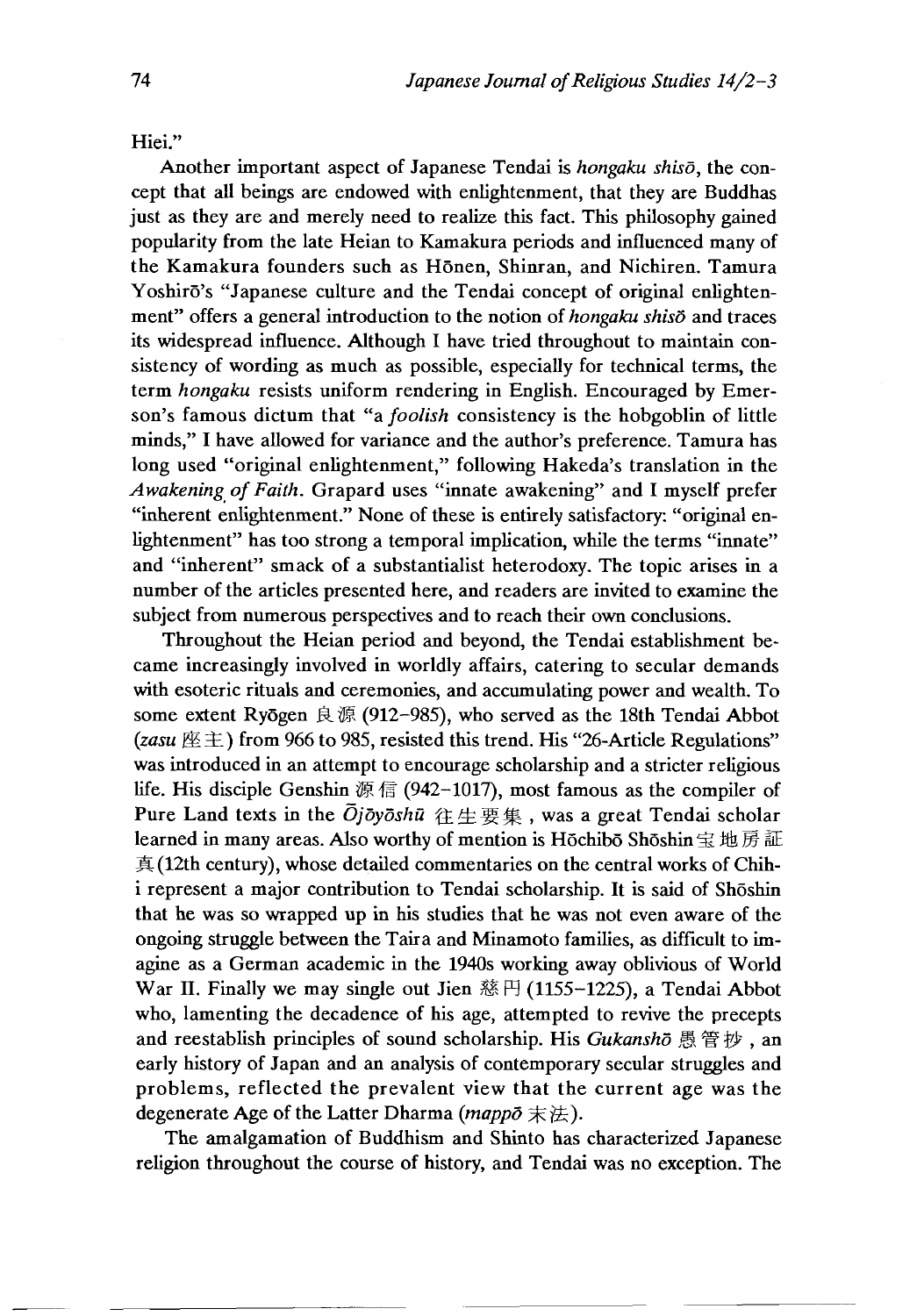Sanno cult, a merging of Tendai Buddhism and the local deities of Mt. Hiei, is the subject of Allan Grapard's "Linguistic cubism —A singularity of pluralism in the Sannō cult." Grapard examines the poems found in a collection called the *Hie hongi* 日吉本記 along with other texts to reveal the interaction of Tendai concepts with local beliefs and deities. The delightful discovery of these poems as palindromes to be read not only vertically from above to below, but also from below to above and even horizontally is an exiting mental flight into past speculations and verbal games.

Back on Mt. Hiei, efforts to revive the bodhisattva precepts and encourage a stricter morality among the monks were made by K $\overline{\text{6en}}$  #  $\overline{H}$ (1263-1317), who developed a ceremony *(kaikanjo* 戒灌頂 )combining precepts with *mikkyo* elements, and Ejin 恵鎮(1281-1358), whose efforts on behalf of keeping the precepts won the admiration and support of Emperor Godaigo. A century later Shinzei 真 盛 (1443-1492) emphasized the importance of both the precepts and the chanting of the *nenbutsu (kaishō nimon* 戒 称二門). In general the period between the 14th and 16th centuries saw no momentous developments in Japanese Tendai. On the contrary Tendai reached a nadir in 1571 when Oda Nobunaga burned down the its headquarters on Mt. Hiei, killing thousands of the residents (see McMullin 1984).

Because there were many other places with long Tendai traditions, the destruction of the Tendai establishment on Mt. Hiei did not spell the end of Tendai in Japan. Even Mt. Hiei was rebuilt quickly with the support of Toyotomi Hideyoshi and the Tokugawa family. More important was the Tendai tradition in the Kantō area, especially after Edo (now Tokyo) had become the center of Japanese life with the establishment of the Tokugawa Shogunate. Tokugawa Ieyasu was a strong supporter of Tenkai 天海(?-1642), an impressive scholar who worked to revive Tendai, especially in the Kanto area where the Tendai establishment came to rival and eventually surpass that on Mt. Hiei. In 1637 he began a project to print the entire Buddhist Tripitaka, a task which produced the canon known as the Tenkai edition in 6,323 fascicles, finished in 1648. Tenkai was also in charge of the Tendai temple at Nikko, which ultimately became the final resting place for Ieyasu.

One movement worthy of note during the Tokugawa period (1600-1868) is the Anraku school安楽派 of Myōryū  $\psi \circ f$  (1637-1690) and Reikū 霊空 (1652-1739). They urged a revival of the precepts based on the *Ssu fen lu* in response to what they perceived as a decadence encouraged by the philosophy or inherent enlightenment. They also propagated the philosophy of Chihli 知礼(960-1028), a major figure in Chinese T'ien-t'ai. This school was instrumental in reviving Tendai philosophy, especially the interpretations of Chih-li, and encouraged a return to a stricter moral life style. It was from around this time that the *Tien-t'ai ssu chiao* i 天台四教儀[An outline of the Fourfold Teachings](T. 46 774c-780c) of Chegwan 諦 観 (10th century)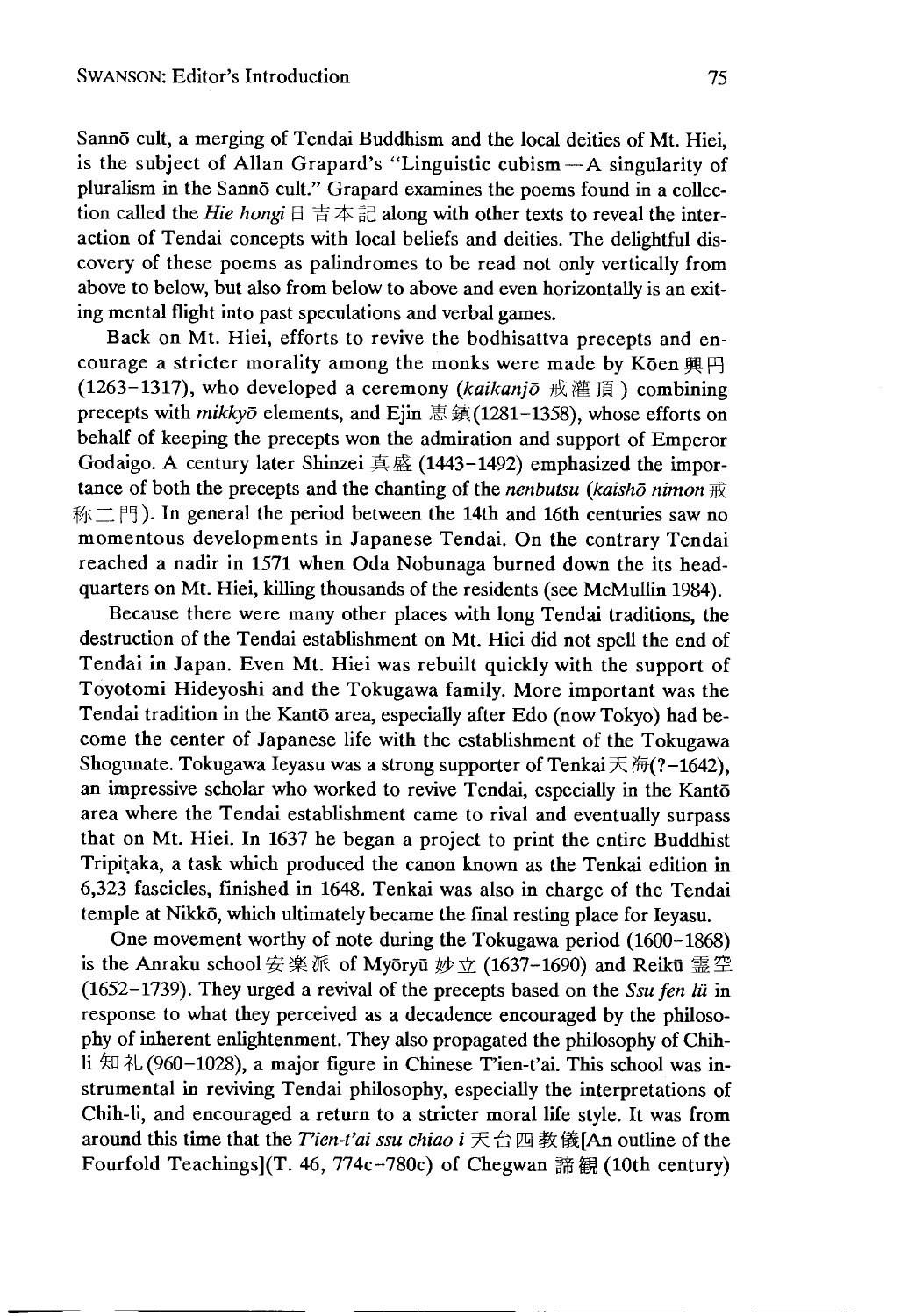began to be used as an introduction to Tendai philosophy.

Tendai Buddhism remains, of course, alive and active in the modern world. Tendai temples are not as numerous as those of other derivative but more "popular" schools such as the Pure Land (Jodo and Shin), Zen (Rinzai and Sōtō), and Nichiren traditions; and in recent decades some of the more powerful individual temples such as Sensō-ji in Asakusa, Tokyo, and Tennō-ji in Osaka have become independent of Mt. Hiei. Nevertheless, the Tendai tradition lives on. Mt. Hiei is the center for the 1987 celebrations marking the 1200th anniversary of Saichō's historic retreat to the mountains. Tendai philosophy is studied at universities throughout Japan and across the world. Taisho University in Tokyo is supported by the Tendai school, and a Tendai mission has been established in Hawaii.

As Michael Saso's contribution shows, monks continue to be ordained and the teachings and practices are passed on. Lest the reader rush too quickly to identify the decadence of Tendai with the rise of esoteric Buddhism, Saso shares his experience and insight into the past and present meaning of Tendai *mikkyo* in his contribution *"Kuden:* The oral hermeneutics of Tendai Tantric Buddhism." Saso has spent the last seven years directly absorbing and learning the oral tradition and various tantric rites of Tendai Buddhism. His study provides a window into Tendai as a living tradition and reveals the profound meaning of the tantric rites.

David Chappell directly addresses the question of the relevance of Tendai in his stimulating article "Is Tendai Buddhism relevant to the modern world?" Chappell outlines, in terms which avoid unnecessary technical jargon, some major Tendai concepts such as the Threefold Truth and Four Teachings, and then applies these concepts to the contemporary situation by comparing the Four Teachings to Lawrence Kohlberg's stages of moral development.

If I may venture to add a note of my own to these arguments for the contemporary relevance of Tendai,I believe that the concept of the Threefold Truth (emptiness, conventionality, and an integrating middle path) takes on universal or global relevance when applied to such questions as our attitudes toward material possessions. Together with the "developed" nations of the Western world, Japan has grown into a consumer-oriented society that makes constant demands on its citizens for ever-increasing amounts of material goods. How is one to maintain concern with spiritual matters under such pressures? The Threefold Truth offers an interesting pattern of options. To begin with, one can acknowledge the insubstantiality of material goods and the fleeting and unsatisfactory nature of physical pleasure, and reject these materialistic attachments. "Vanity of vanities, says the Preacher, . . . all is vanity" (Ecclesiastes 1:2). This is the negative thrust of "emptiness," the nonsubstantiality of all things. An excessive insistence on this aspect, however,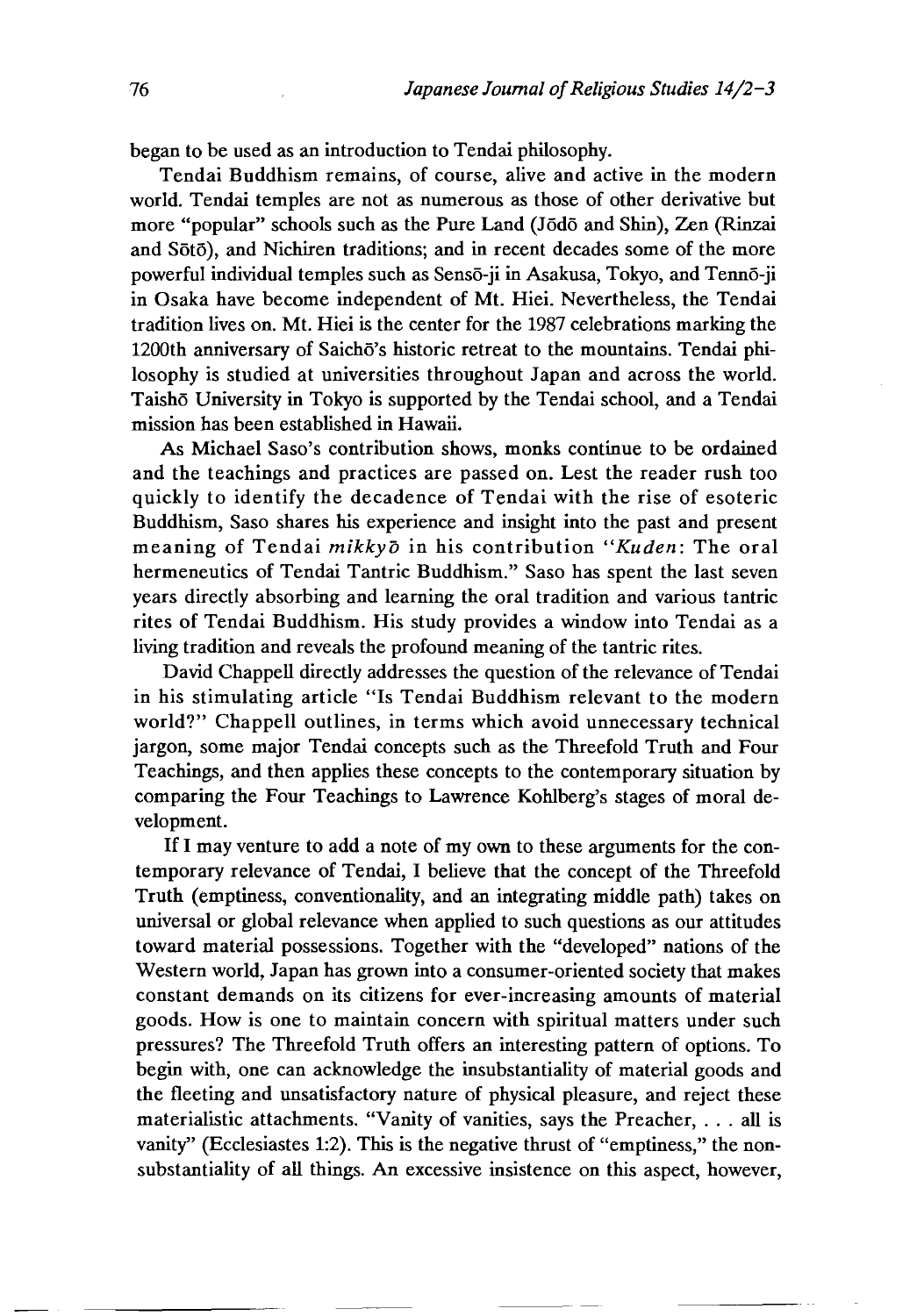can lead to nihilistic depression or a severance or alienation from any form of daily life. Is the total rejection of contemporary life really a viable option? Does one not lose the opportunity to live a bodhisattva-like life of healing and service within society if one rejects the world for a hermit's life in the wilderness? A second option offered by the pattern of the Threefold Truth is to recognize things for what they are — finite, provisional objects and pleasures which have their limited use and value. "For everything there is a season, and a time for every matter under heaven" adds the Preacher (Ecclesiastes 3:1). Worldly goods have a conventional value, though it takes the wisdom and compassion of a bodhisattva to handle them properly. In fact it is the definitive responsibility of a bodhisattva to remain in the world and deal with the difficulties that that entails. Finally, Tendai offers the ideal of the middle way, a balanced acceptance which both negates worldly goods as having ultimate value and positively recognizes their provisional utility, the ideal of being "in the world but not of the world." Here the goal is to maintain a harmonious tension between both "extreme," though not contradictory, approaches. This is not all there is to the Threefold Truth, but neither is it merely an abstract philosophical theory.

Two reviews of significant recent Japanese books on Tendai have been appended to the collection of essays. Yamano Toshiro reviews Ikeda Rosan's study on how to read and understand the *Mo ho chih kuan*, and I have reviewed Hirai Shun'ei's controverisial book on the influence of Chi-tsang on works attributed to Chih-i, especially the *Fa hua wen chii.*

As mentioned above, every effort was made to standardize technical terms, but some leeway was allowed for individual preference. Abbreviations for primary Buddhist texts are uniform and included at the end of each relevant article. This has resulted in some bibliographical repetition, but was considered useful in light of the fact that essays in a journal such as this are often circulated independently. The *kanji* sprinkled liberally throughout the essays to assist the reader in identifying the original term are occasionally given without any Japanese reading. This is often the case in places where the Japanese article quotes a Chinese text, and the addition of a Japanese reading would be meaningless. Finally, I have added a general bibliography of Western language works on T'ien-t'ai/Tendai at the end of this introduction.

The articles by Hazama, Shirato, and Yamano were translated by the editor from the Japanese. Tamura's article is based on a short piece submitted by the author in English and supplemented by the editor with reference to Tamura's work in Japanese. The editor would like to thank Okubo Ryojun and Ichishima Masao of Taisho University for permission to use Hazama's article, and for their assistance in identifying many of the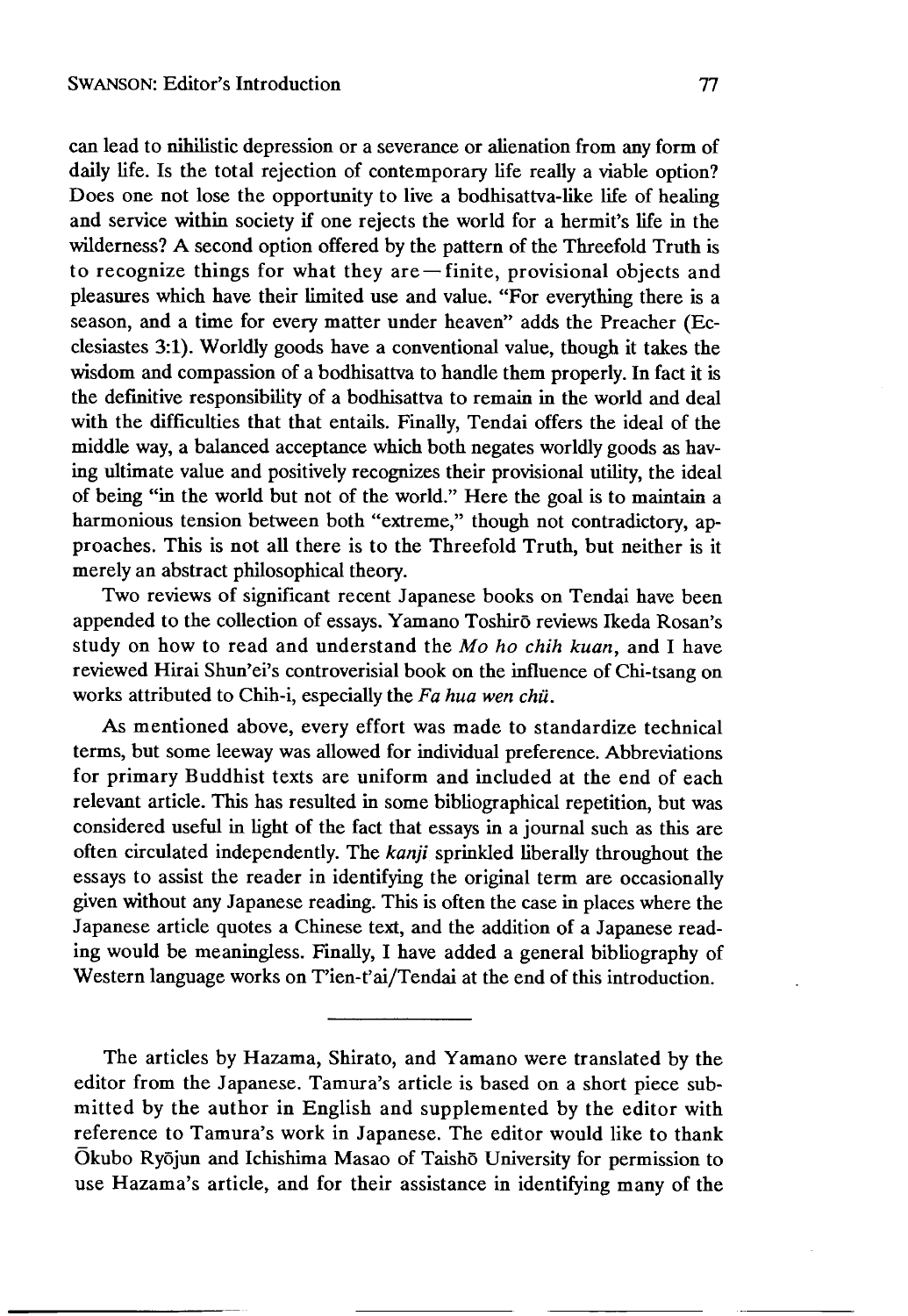references. Thanks are also due to Shirato Waka and Yamano Toshiro for permission to use their articles, and for their assistance in the preparation of the translation during a busy weekend while Otani University hosted the annual conference of the *Indogaku bukkydgakukai* on 6-7 June of this year. The articles translated from the Japanese are a bit different than the originals, at places shortened and at places supplemented, in response to their new context.

I would like to thank Imadegawa Gyoun of Enryaku-ji for permission to reproduce the picture of the *Lotus Sutra* on the opening plate of this issue, and the Zoku Gunshoruiju Kanseikai for permission to reproduce a page from their edition of the *Zoku gunshoruijū* in Grapard's article. And finally, a special thanks to James Heisig and Tsuchida Tomoaki for their technical assistance.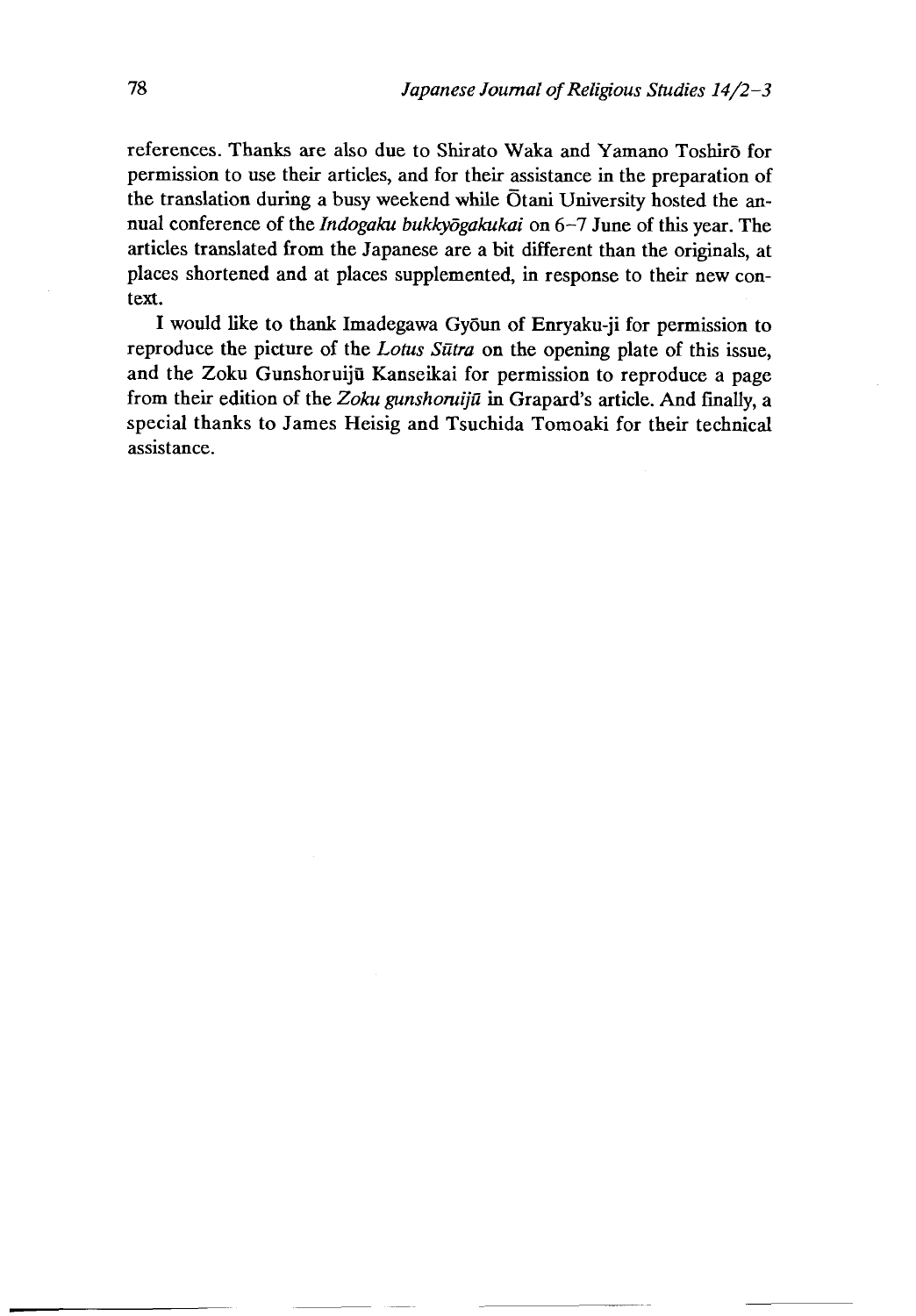#### Select Bibliography of

## Western Language Works on T'ien-t'ai/Tendai

#### BEAL, Samuel

1871 *A Catena of Buddhist Scriptures.* London: Trübner & Co., pp. 250-73 [translation of the *Tien-tai hsiao chih-kuan*天台/J、止観1.

#### CHAPPELL, David W., ed.

1983 *T'ien-t'ai Buddhism: An Outline of the Fourfold Teachings*. Tokyo: Daiichi Shobō.

## DONNER, Neal A.

- 1976 *The Great Calming and Contemplation of Chih-i. Chapter One: the Synopsis,* Ph. D. dissertation, the University of British Columbia.
- 1987a Chih-i. *The Encyclopedia of Religion* 3:240-42. New York: Macmillan and Free Press.
- 1987b Chih-i's meditation on evil. In *Buddhist and Taoist Practice in Medieval Chinese Society,* Buddhist and Taoist Studies II. David W. Chappell, ed. University of Hawaii: University of Hawaii Press.

# GODDARD, Dwight, ed.

1970 Dhyana for beginners [transl. of the *Tien-tai hsiao chih-kuan]. In A Buddhist Bible.* Boston: Beacon Press (reprint of E. P. Dutton, 1938).

# GRAPARD, Allan G.

- 1986 Lotus in the mountain, mountain in the Lotus. *Monumenta Nipponica* 41/1:21-50.
- 1987a Enchin. *The Encyclopedia of Religion* 5:105-6. New York: Macmillan and Free Press.
- 1987b Honjisuijaku. *The Encyclopedia of Religion* 6:455-57. New York: Macmillan and Free Press.
- 1987c Enmountained text, textualized mountain. George and Willa Tanabe, eds. *The Lotus Sutra in Japanese Culture.* Honolulu: University of Hawaii Press.

# GRONER, Paul

- 1983 The significance of the ambiguities in Saicho's rules for Tendai monks *(Sangegakushdshiki). Tendaigakuho*天台学報25:1-17.
- 1984 *Saicho: The Establishment of the Japanese Tendai School.* Berkeley Buddhist Studies Series 7. Seoul:Po Chin Chai, Ltd.
- 1987 Saidio. *The Encyclopedia of Religion* 12:569-70. New York: Macmillan and Free Press.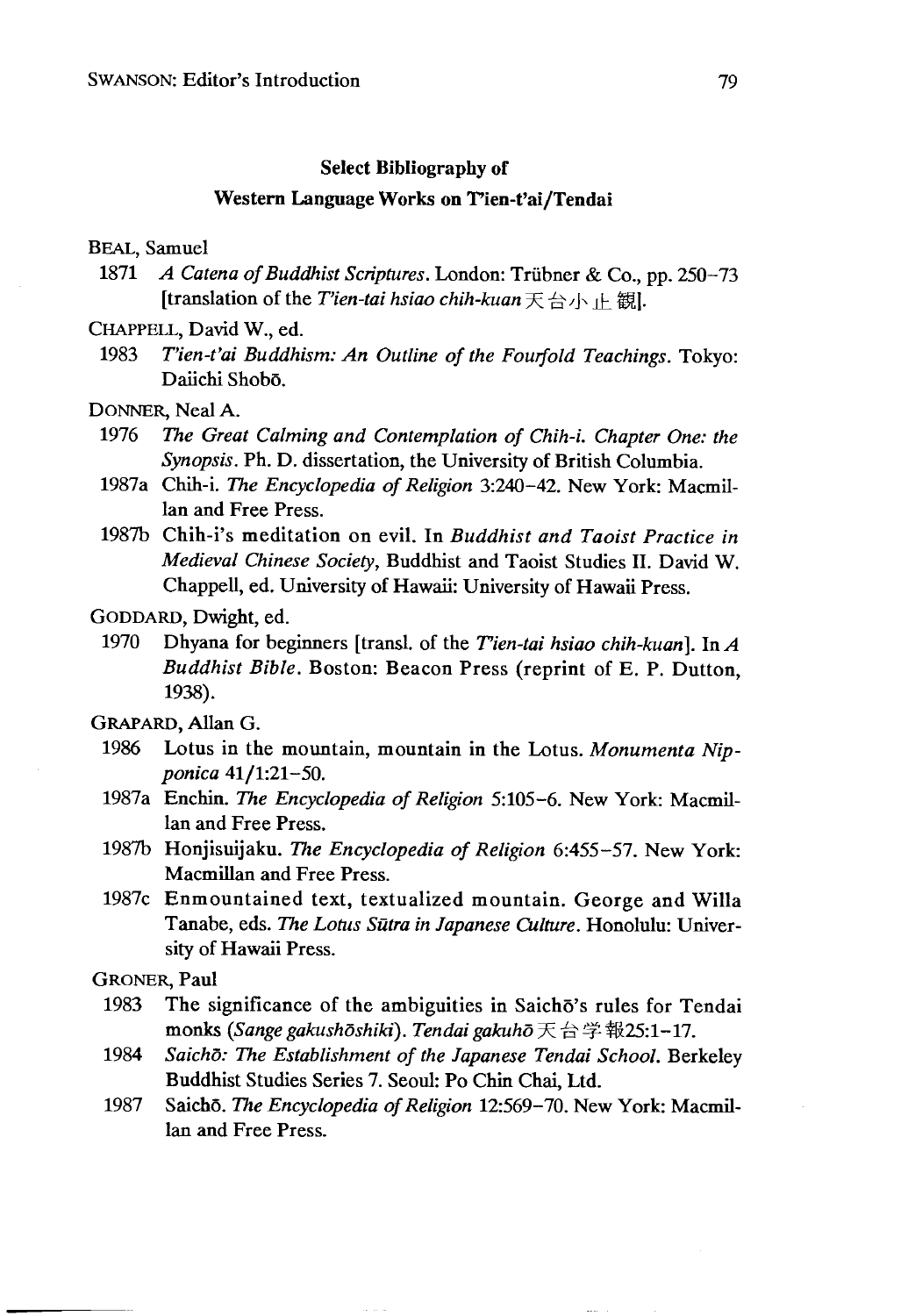## **HURVITZ, Leon**

1960—62 *Chih-i (538-597): An Introduction to the Life and Ideas of a Chinese Buddhist Monk.* Bruxelles: Melanges Chinois et Bouddhiques 12, Bruges, Belgium.

# OKAKURA Kakuzō

1923 On the method of practising concentration and contemplation *chi-ki (chik i)* [transl. of the *Tien-tai hsiao chih-kuan]. Harvard Theological Review* 16/2:109-41.

# LAI, Whalen

- 1981 Faith and wisdom in the T'ien-t'ai Buddhist tradition: A letter by Ssu-ming Chih-li. *Journal of DHARMA* 6:283-98.
- 1982 A different religious language: The T'ien-t'ai idea of the triple truth. Ching Feng  $25/2:67-78$ .

### Lu K'uan-yü

1964 Samatha-vipa^yana for beginners [transl. of the *Tien-tai hsiao chihkuart].* In *The Secrets of Chinese Meditation.* New York; Samuel Weiser, pp. 111-56.

### MAGNIN, Paul

1979 *La Vie et VOeuvre de Huisi* 慧思(Ley *origines de la secte bouddhique chinoise du Tiantai).* Publications de l'École Française d'Extrême-Orient CXVI. Paris: École Française d'Extrême-Orient.

# MCMULLIN, Neil

- 1984 The Sanmon—Jimon schism in the Tendai school of Buddhism: A preliminary analysis. *Journal of the International Association of Buddhist Studies* 7/1:83-105.
- 1985 *Buddhism and the State in 16th Century Japan.* Princeton: Princeton University Press.

# PETZOLD, Bruno

- 1979 *Tendai Buddhism.* Yokohama: International Buddhist Exchange Center.
- 1982 *Die Quintessenz der Tien-t'ai-(Tendai-)Lehre*. Wiesbaden: Otto Harrassowitz.

#### PRUDEN, Leo M.

1987 T'ien-t'ai. *The Encyclopedia of Religion* 14:510-19. New York: Macmillan and Free Press.

# REISHAUER, Edwin O.

1955 *Ennin's Travels in T'ang China*. New York: Roland Press.

#### REISHAUER, Edwin O., transl.

1955 *Ennin fs Diary: The Record of a Pilgrimage to China in Search of the Law.* New York: Roland Press.